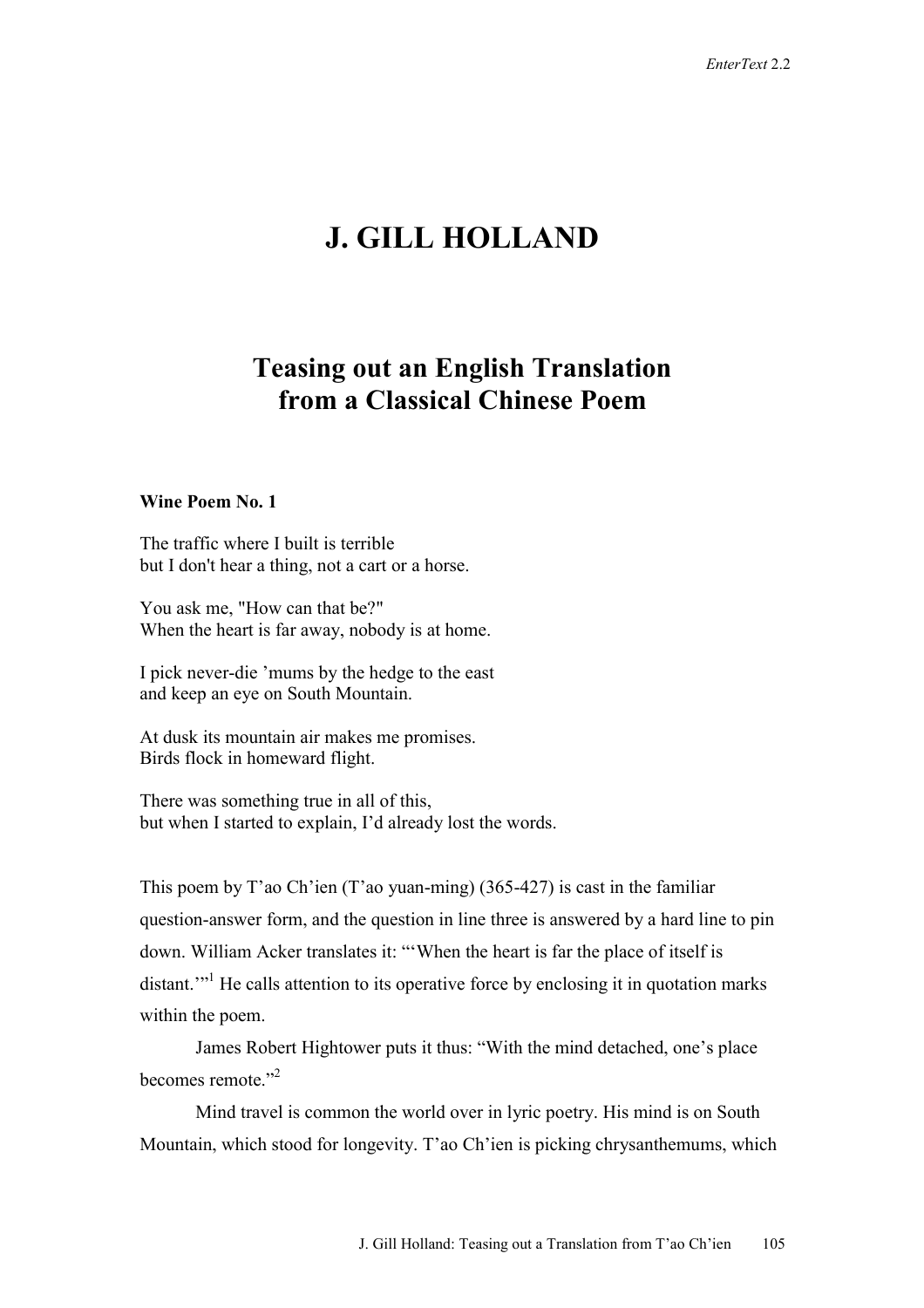*EnterText* 2.2

stand for long life and, as Hightower reminds us in his notes, were used as a lifeprolonging medicine.

 Judgment calls are of course made every moment in translating. In putting classical Chinese poetry into English one is usually forced into choosing a verb tense, for the verb tense is not supplied in the original. This poem could be put in the past tense or the future tense, not just the present tense as given in the translation above. Number may not be given, so a noun can be singular or plural. Pronouns are often omitted too. These conditions help universalise the poem in Chinese. The English translator may insert tense, number and pronouns and hence restrict and straiten the poem, or leave words out and make the English poem more of an imagist work. The latter choice may explain in part the imagist style popular during the first decades of the last century when the Chinese influence was at work in Ezra Pound and others.

A decision had to be made regarding the mountain in question. For "South Mountain" Acker and Hightower say respectively "the southern mountains" and "the distant southern hills." The original is ambiguous. I asked a Chinese teacher in Beijing how one knows South Mountain is a proper noun. "One just knows," he replied. This gentleman had a sense of humour. I queried him once, "How do I know you are not spying on us?" This was the spring of 1989. He put his white-gloved hand up to his lips and leaned back laughing, "Oh, you'll never know!"

Our younger daughter and a friend were in my office when they were girls in high school. I had selected several possible titles for a chapbook of translations of classical Chinese poetry. When I read out "Keep an Eye on South Mountain" from the list, they immediately made the call.

Hightower also reminds us that T'ao Ch'ien is alluding to the line from *The Book of Odes*, "Longevity like the Southern Mountain." Literary allusion is a powerful and economical tool in all poetry, but especially in Chinese classical poetry. The glory of the first great anthology of Chinese poetry (sixth century B.C.) has a presence in a simple allusion like that. (The false etymology of "pre-sense" pops up when one talks about the power of allusion.)

Finally one senses the leap to the ineffable in the last two lines. Both the loss of words, which is a trademark of Taoism, and the leap are pleasures often encountered in classical Chinese poetry. Robert Bly called such poems "leaping poetry."